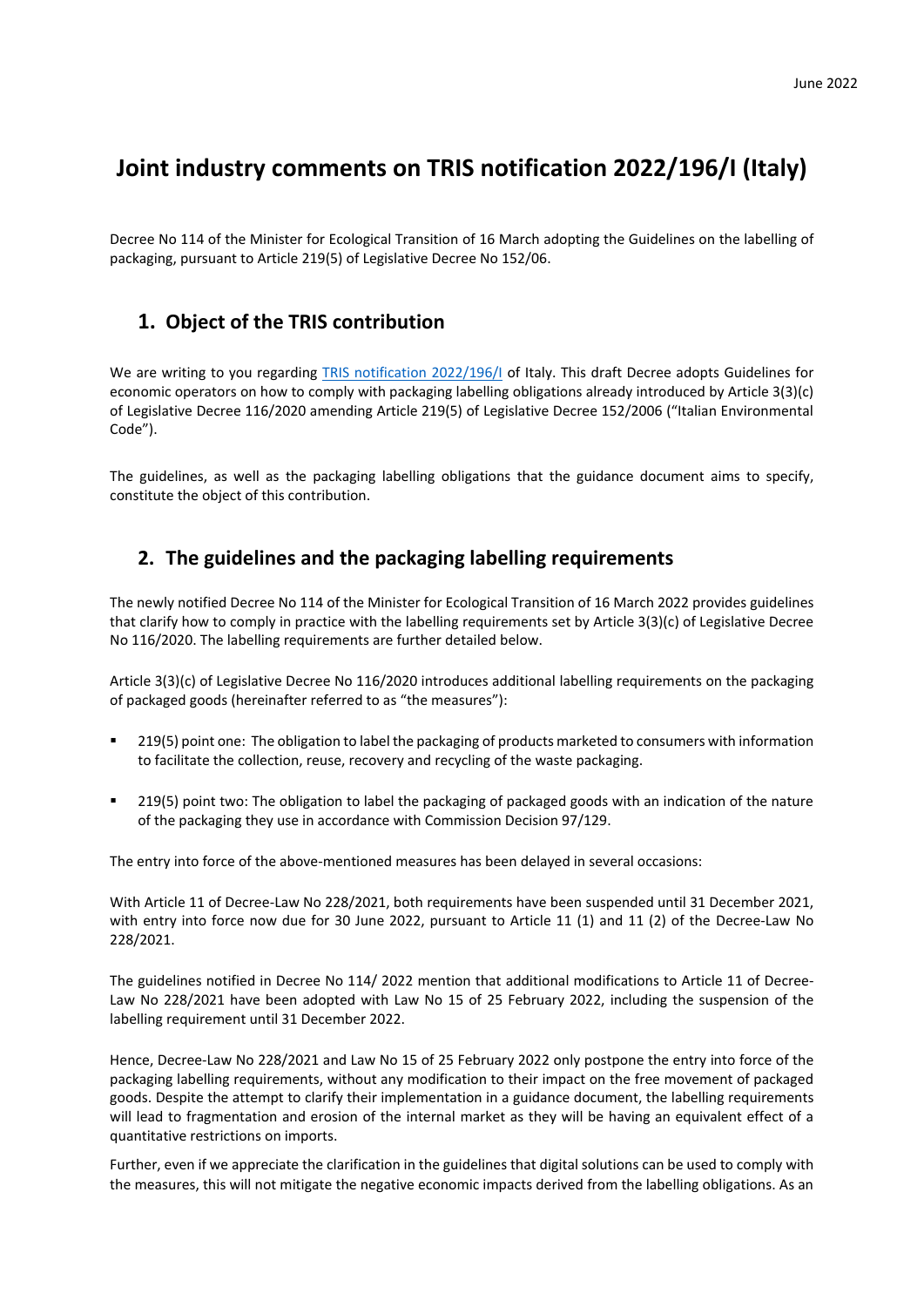example, the use of digital means entails gathering the budget and resources to build a country-specific brand site for the sole purpose of providing labelling information specific to that country. Most importantly, it would still require a change of all artworks to redirect consumers to a dedicated webpage whereby the environmental labelling content related to a specific packaging will be conveyed.

Below we clarify why the notification of the guidelines does not solve the infringement of EU legislation and will still result in negative economic and environmental impacts.

## **3. Infringement of EU legislation**

The measures adopted by the Italian government infringe EU legislation and TFEU provisions on Single Market and Directive (EU) 2015/1535 on the Technical Regulations Information System.

### **3.1.Infringement of Directive (EU) 2015/1535 on the Technical Regulations Information System**

The newly notified Decree No 114 of the Minister for Ecological Transition of 16 March 2022 clarifies how to implement Art. 3 (3) of the Legislative Decree 116/2020. As such, this decree does not substantially modify the provisions of Art 3 (3) of the Legislative Decree 116/2020, nor it notifies the labelling requirements introduced by Italy.

In spite of this new submission, therefore, Italy is still in breach of Directive (EU) 2015/1535 on the Technical Regulations Information System (TRIS).

At the time of this submission, Italy has still not notified Article 3(3)(c) of Legislative Decree 116/2020 amending Article 219(5) of Legislative Decree 152/2006 ("Italian Environmental Code"). According to Art 5 (1) of Directive (EU) 2015/1535 on TRIS, Italy had the obligation to notify its Legislative Decree 116/2020 before adopting it. As this has never happened, the Italian measures are still in infringement of Art 5 (1) of Directive (EU) 2015/1535 on TRIS, which provides for the obligation for Member States to notify to the Commission all draft technical regulations concerning products before they are adopted in national law. According to well-established case law, " (…) breach of the obligation to notify renders the technical regulations concerned inapplicable, so that they are unenforceable against individuals<sup>1</sup>".

If duly communicated, the Italian measures would have also infringed Art 6(3) of Directive (EU) 2015/1535 on TRIS, which prescribes that Member States shall postpone the adoption of a draft technical regulation for 12 months when the Commission announces its intention to propose or adopt a directive, regulation or decision on the matter in accordance with Article 288 TFEU. The EU Commission intention to propose a harmonised framework for labelling as part of the Packaging and Packaging Waste Directive and Waste Framework Directive revisions was well known to Italy at the time of adoption of the measures. Such intention was publicly announced by the Commission as part of the New Circular Economy Action Plan, adopted in March 2020<sup>2</sup>.

While the Italian government did not notify its Legislative Decree 116/2020 (which constitutes the actual technical regulation), Italy chose instead to notify Decree 228/2021 via an urgency procedure. Decree 228/2021 simply postpones the application of packaging labelling requirements established under Legislative Decree 116/2020. Since Decree 228/2021 does not lay down any product characteristic or conditions of use, it does not amount to a technical regulation according to Art. 1 (f) of Directive (EU) 2015/1535. Decree 228/2021 is neither:

A "technical specification" "laying the characteristics required of a product"; nor

<sup>1</sup> Judgement of April 30, 1996, CIA Security International SA v. Signalson SA and Securitel SPRL, C-194/94, EU:C:1994

 $^2$  Communication from the Commission to the European Parliament, the Council, the European Economic and Social Committee and the Committee of the Regions "A New Circular Economy Action Plan For a cleaner and more competitive Europe", COM/2020/ 98 final, p. 9 "[…] As part of the initiative to harmonise separate collection systems referred to in section 4.1, the Commission will assess the feasibility of EU-wide labelling that facilitates the correct separation of packaging waste at source.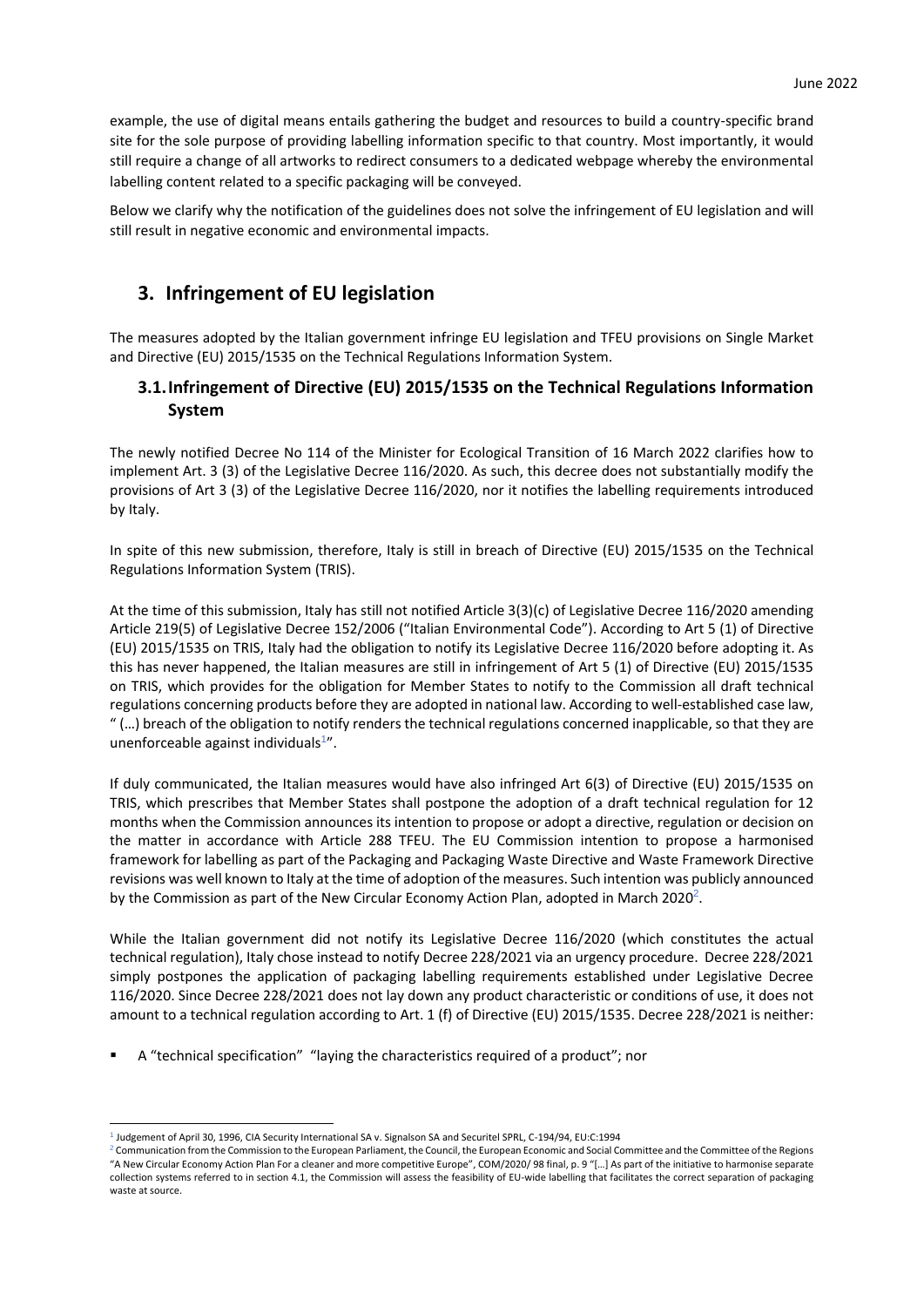"Other requirements (...) such as conditions of use, recycling, reuse or disposal, where such conditions can significantly influence the composition or nature of the product or its marketing."

It is therefore evident that Decree 228/2021 is not the right object of the notification, as it is not a technical regulation to be notified in accordance with Directive (EU) 2015/1535. Italy should have notified the Legislative Decree 116/2020, which has still not occurred at the time of this submission.

The Italian government has also improperly used the emergency procedure<sup>3</sup>. There are no grounds for Italy to use the emergency procedure since the conditions established Art. 6 (7) of DIRECTIVE (EU) 2015/1535<sup>4</sup> simply cannot apply:

- There are no "unforeseeable or serious circumstances" warranting the urgent adoption of packaging labelling requirements. The Italian government had first introduced the provision on packaging labelling requirements through a decree issued in September 2020 (Decree 116/220). Therefore, the application of labelling requirements cannot be qualified as serious and unforeseeable, as this has been foreseen for one year and half; and
- There are "no public health or safety hazards" stemming from the lack of packaging labelling requirements.

It is notable to observe that, in the section on the grounds for emergency<sup>5</sup>, the Italian government did not explicitly provide any "serious and unforeseeable circumstance relating to the protection of public health or safety" as a motivation to justify the emergency procedure.

In the absence of a TRIS submission notifying the labelling requirements and the time limit for their application, Italy has failed to inform economic operators across Europe in due time of their obligations and of the postponement of the entry into force of the measures. For instance, the most recent suspension of the labelling requirement until 31 December 2022 has only been communicated in non-binding guidelines and 2 months after the adoption of Law No 15 of 25 February 2022. A timely and orderly notification of Legislative Decree 116/2020 and its subsequent modifications as required by Directive (EU) 2015/1535 would have ensured economic operators are made aware of new technical regulations in due course.

### **3.2.Infringement of EU legislation and TFUE provision on Single Market**

These labelling measures infringe the following EU legislation and TFEU provisions:

- **Article 18 of the Packaging and Packaging Waste Directive (94/62/EC)**, hereinafter referred to as "PPWD", which provides that, even if Member States are allowed to go beyond the requirements laid down in its provisions, they "shall not impede the placing on the market of their territory of packaging which satisfies the provisions of this Directive". The measures will effectively impede the marketing of packaged goods in Italy that are fully compliant with the PPWD and is therefore in violation of the Article 18. It is also noteworthy that the legal basis of the PPWD is Article 114 of the TFEU. This further limits the discretion of Italy vis-à-vis imposing additional labelling requirements on packaging in contradiction to Article 18 of the PPWD.
- **Article 8a(1)(d) of the Waste Framework Directive (2008/98/EC)**, which prevents Member States from "placing a disproportionate regulatory burden on producers" and Article 8(3) of the Waste Framework

 $3$  [notification 2022/0018/I](https://ec.europa.eu/growth/tools-databases/tris/en/search/?trisaction=search.detail&year=2022&num=18)

<sup>&</sup>lt;sup>4</sup> Art. 6 (7) foresees that a government can use the emergency procedure "for urgent reasons, occasioned by serious and unforeseeable circumstances relating to the protection of public health or safety, the protection of animals or the preservation of plants, and for rules on services, also for public policy, in particular the protection of minors."

<sup>&</sup>lt;sup>5</sup> See justification from Italy: The need to proceed with urgency arises from the labelling requirement for packaging manufacturers from 1 July 2022, which results in the application of penalties for non-compliance with the same requirement. It should also be noted that the provision is found in an emergency measure (Decree-Law) which must be converted into law within 60 days of the date of its publication in the Official Journal, otherwise the Decree-Law will be ineffective ex tunc. The Converting Law may amend the Decree-Law. Moreover, this provision postpones the regulation of the labelling methods to an implementation measure to be adopted before the requirement for producers comes into force, who, in the absence of clear rules, would not be able to comply with the regulations provided for.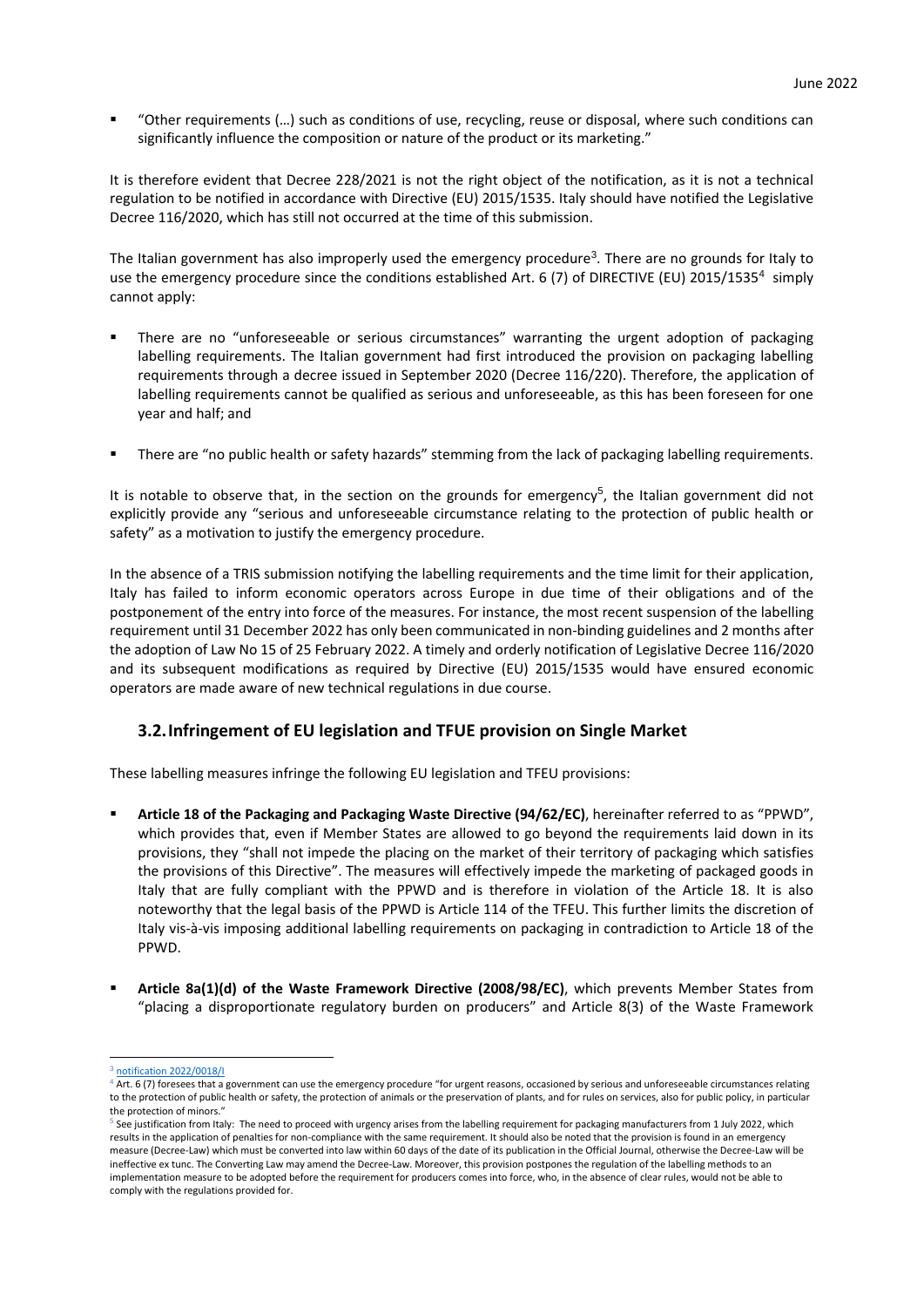Directive, which provides that when applying Extended Producer Responsibility (EPR) Schemes, Member States must respect "the need to ensure the proper functioning of the internal market".

Art. 34 TFEU. According to established case law, labelling requirements must be regarded as barriers to intra-EU trade in that they directly affect the product and thus trade within the EU. In the absence of harmonized rules (in this case on sorting labels)\*, Article 34 TFEU prohibits "quantitative restrictions on imports and all measures having equivalent effect between Member States".

It is notable that Commission Decision 97/129/EC (as referenced in the new Italian labelling provisions) explicitly indicates that the identification system established by the Decision is entirely voluntary (i.e., Article 3 states that "(T)heir use shall be voluntary" for the materials laid down in the annexes). By obliging all economic operators to introduce additional labels on all packaged goods or face a significant financial penalty €5,000 up to €25,000<sup>6</sup>, Italy is effectively imposing labelling requirements on products originating from other Member States and thereby impacting their free circulation across the internal market and intracommunity trade in violation of Article 34 TFEU.

There are several CJEU rulings on national labelling requirements that have been held to have an equivalent effect to a quantitative restriction as prohibited under Article 34 of the TFEU. These include C-463/01 (Commission v. Federal Republic of Germany<sup>7</sup>) and C-143/03 (Commission v. Italy<sup>8</sup>). The Germany and Italian labelling requirements were both within scope of the Article 34 prohibition as they impacted or were potentially liable to impact intra-community trade by adding to costs and complicating marketing and distribution. A similar rationale has also been employed by the European Commission itself in the TRIS Detailed Opinion<sup>9</sup> on the French Triman marking requirements. The Commission argued that "by forcing economic operators to affix the Triman symbol to their products, the instructions or the packaging, the French authorities are imposing different labelling requirements on products from other Member States, which entails additional packaging costs and restricts the marketing of those products. It is highly likely that this measure violates Article 34 TFEU."

Any such restrictive measures can only be justified by one of the public interest grounds set out in Article 36 TFEU or by one of the overriding and mandatory requirements developed by case-law in the EU Court of Justice. Such rules must be necessary in order to attain legitimate objectives and be in conformity with the principle of proportionality, which requires that the least restrictive measure be used. The objective of the Italian measures is to improve the collection of separated waste and the functioning of recycling streams. The proportionality of mandated measures can be questioned. Even if the intended objective to protect the environment would be considered legitimate, the measures are not proportionate as this objective can be achieved by less restrictive measures with a lesser impact on intra-Community trade. For instance, instead of mandating such labelling and increasing packaging costs or penalizing non-compliance, communication campaigns by key actors such as EPR schemes and/or producers can be envisaged to provide consumers with greater clarity on sorting and waste management of packaging. This would be far less restrictive than forcing companies to change the packaging of products marketed across multiple Member States. A similar rational has been employed by the European Commission when assessing the proportionality of the French Triman marking requirements, in its above-mentioned detailed opinion, questioning the value-add that "the mandatory information symbol brings compared with other approaches that can lead to increased recycling, such as improved collection systems, simpler sorting and citizen engagement initiatives".

### **4. Environmental and competitiveness impacts**

Disparate national packaging requirements impede the use of a single packaging execution and therefore require the redesign of all packaging across the entire internal market destined for an individual country or the production of separate variants for that market.

8 Judgement of October 14, 2004, Commission v. Italy, C-143/03, EU:C:2004:629.

 $6$  Under Article 261(3) of the Italian Environmental Code as amended by Article 15(3) of the D. Lgs. 196/21

<sup>7</sup> Judgment of December 14, 2004, Commission of the European Communities v Federal Republic of Germany, C-463/01, EU:C:2004:797.

<sup>&</sup>lt;sup>9</sup> Detailed Opinion from the European Commission TRIS (2020) 03628 in respect of the French Draft Decree on Consumer Information Symbols Indicating the Sorting Rule for Waste Resulting from Products Subject to the Principle of Extended Producer Responsibility (Notification 2020/410/F) as notified to the European Commission on June 30th, 2020.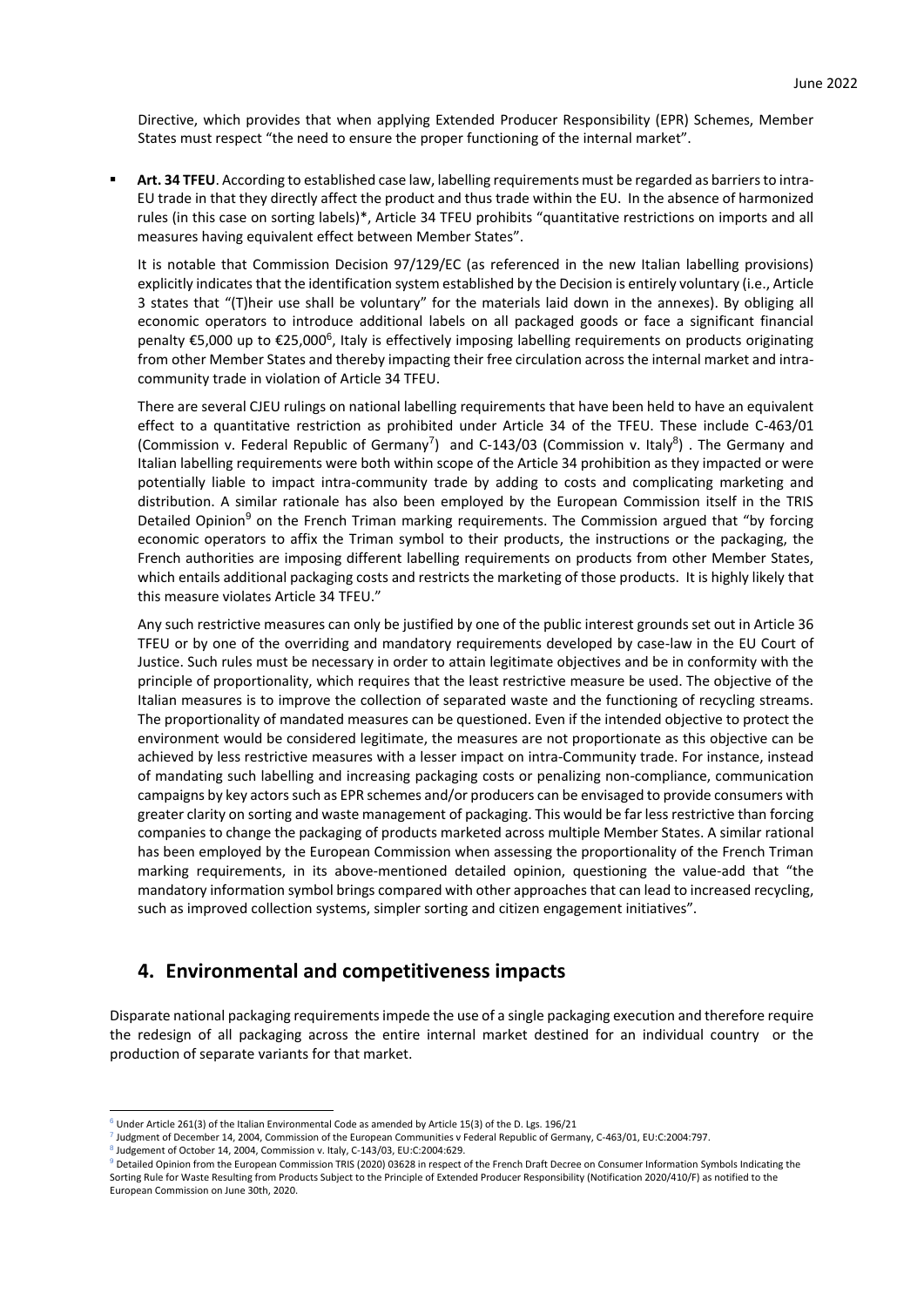The ongoing review of the PPWD represents a great opportunity to set common requirements on which information should be provided to consumers and how this should be done, including the use of digital solutions that can help provide required information without the need to increase packaging size or repackage. About 40 organisations have developed a proposal<sup>10</sup> in this regard, which we have shared with the relevant services of the EU Commission and of the Permanent Representations of the Member States. However, a harmonised EU system will take time to see the light and produce concrete outcomes. In the meantime, therefore, concrete and urgent action is needed to halt the proliferation of unilateral and divergent national measures and sanction infringements.

#### **4.1 Economic impacts**

The obligation for additional labelling on all packaged goods marketed in Italy is highly problematic to industry as many companies operating within the internal market use only one type of packaging execution for the EU as a whole or for a group of several neighbouring EU countries (e.g., clusters such as IT/ES/PT/FR). Some other Member States are also seeking to impose additional labelling obligations that may be cumulative or even contradictory to the Italian decree. Necessitating separate packaging obligations for packaged goods marketed in each Member State would significantly add to costs and limit intra-community trade. The penalties imposed by the Italian decree for non-compliance are not insignificant and range from €5,000 up to €25,000.

The Italian measures therefore impedes the use of a single packaging execution and consequently requires the **redesign of all packaging** across the entire internal market destined for Italy or the production of separate variants for the Italian market. As an example, the indicative cost for a change to an artwork (printing) file would amount to approximately €1,500 which include evaluation by a regulatory specialist to ensure veracity of all other mandatory labelling requirements (CLP etc). When a few thousands Stock Keeping Unit (SKUs) are put on the market, this can represent a potential one-off cost of a few million Euros for a single company, even before any ongoing costs for separate production of packaging executions for Italy. Redesigning all packaging destined to the Italian market will also entail costs for manufacturing new print cylinders, managing multiple packaging raw materials stocks and multiple data sets. Increasing the changeover complexity in manufacturing operations will have repercussions on operational efficiency and loss of economies of scale.

Even if we appreciate digital solutions can be used to comply with the measures, this will not mitigate the negative economic impactsidentified above. As an example, the use of digital means entails gathering the budget and resources to build a country-specific brand site for the sole purpose of providing labelling information specific to that country. Most importantly, it would still require a change of all artworks to redirect consumers to a dedicated webpage whereby the environmental labelling content related to a specific packaging will be conveyed.

### **4.2. Environmental impacts**

The Italian measure will also have potential **negative environmental repercussions:**

- a) If companies decide to create a packaging variant for Italy:
- Any mismatch in supply would risk inadequate supply (empty shelves) or an excess of Italian specific product. This will increase the risk of product scrappage, as companies will not be able to send unsold products to other markets unless they can be re-packaged/re-configured for other markets (which will also entail additional resources). All actors would ultimately want to avoid the destruction of unsold goods.
- Qualification of any new packaging variant will entail some initial post-industrial waste. As such the creation of a new packaging variant for Italy may lead to increased post-industrial waste as multiple packaging variants (for different countries each requiring different labels) would need to be qualified as opposed to one single variant.

<sup>&</sup>lt;sup>10</sup> [Joint-position-EU-harmonised-consumer-sorting-instructions\\_FINAL-1.pdf \(europen-packaging.eu\)](https://www.europen-packaging.eu/wp-content/uploads/2021/12/Joint-position-EU-harmonised-consumer-sorting-instructions_FINAL-1.pdf)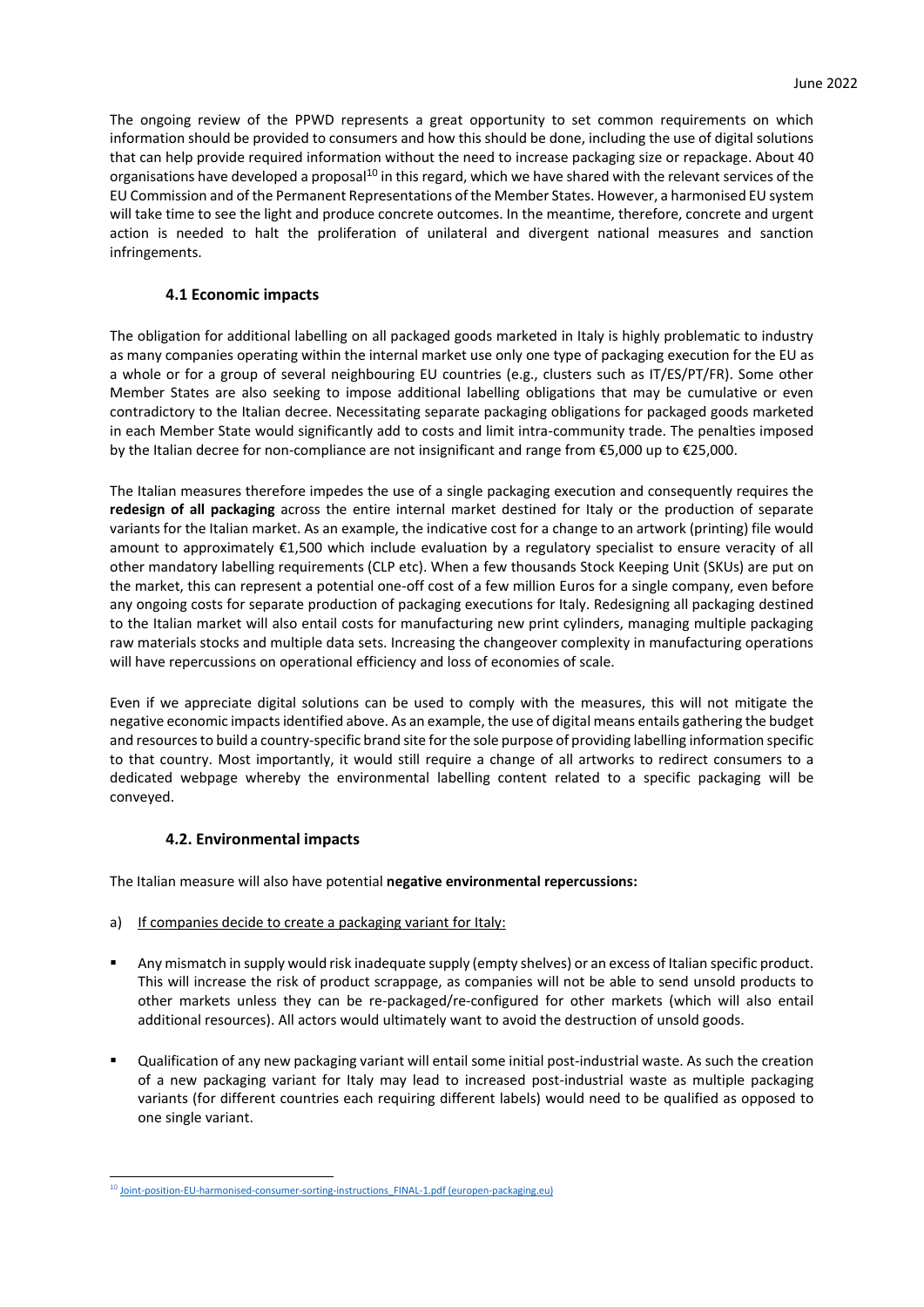- Reduced flexibility in supply logistics may mean that the re-stocking of products dedicated for the Italian market may require use of quicker, but less efficient modes of transport with concomitant impacts on transport emissions. The flexibility to employ inter-modal transport systems will be correspondingly reduced.
- b) If companies decide to redesign all packaging across the internal market to integrate Italian (and the proliferation of other national) labelling laws
- This carries a risk of an increase in packaging weight and volume to accommodate all such labels/instructions. This obviously applies to smaller rather than larger items, but the potential has been demonstrated to be real in some sectors such as batteries and toys. Any need to add additional packaging to accommodate extra on-pack labels runs against one of the core objectives of the Packaging and Packaging Waste Directive.

There is also the question of **opportunity cost** from such measures. Any resources that need to be invested in adapting to national labelling requirements are not available to companies that may otherwise have invested those resources in order to attain their own goals on packaging. Many companies have made public commitments to the reduce of virgin feedstocks and promoting the use of secondary raw materials. The current 'delta' between virgin resin prices and post-consumer recycled (PCR) resins is circa €500 per tonne. As an example, a company with 2,500 SKUs on the market in Italy will spend an initial €3.75 million simply changing artwork printing files, even before any other costs derived from inefficiencies. This would have otherwise allowed the same company to purchase 7,500 tonnes of PCR instead of virgin material.

## **5. Conclusions**

Pursuant to the EU principles of subsidiarity and sincere cooperation, Italy should abstain from imposing labelling requirements and sorting instructions, which will inevitably create barriers to trade without achieving the objective of harmonising and clarifying the information provided to consumers. The EU is better placed to deal with this matter and is already considering doing so.

Based on the findings from our contribution, we submit the following requests to the Commission:

- to adopt a detailed opinion concluding that the application of labelling requirements, Article 3(3)(c) of Legislative Decree 116/2020 may create barriers to the free movement of goods violating Article 34 TFEU and EU secondary legislation. This is despite well-intentioned efforts to clarify compliance with the requirements in the notified guidelines;
- to inform Italy that Article3(3)(c) of Legislative Decree 116/2020 is in breach of EU law and to request Italy (i) why it did not notify it following the TRIS procedure despite the fact that it restricts intra-EU trade and (ii) the measures that it intends to take in order to comply with EU law.

\*\*\*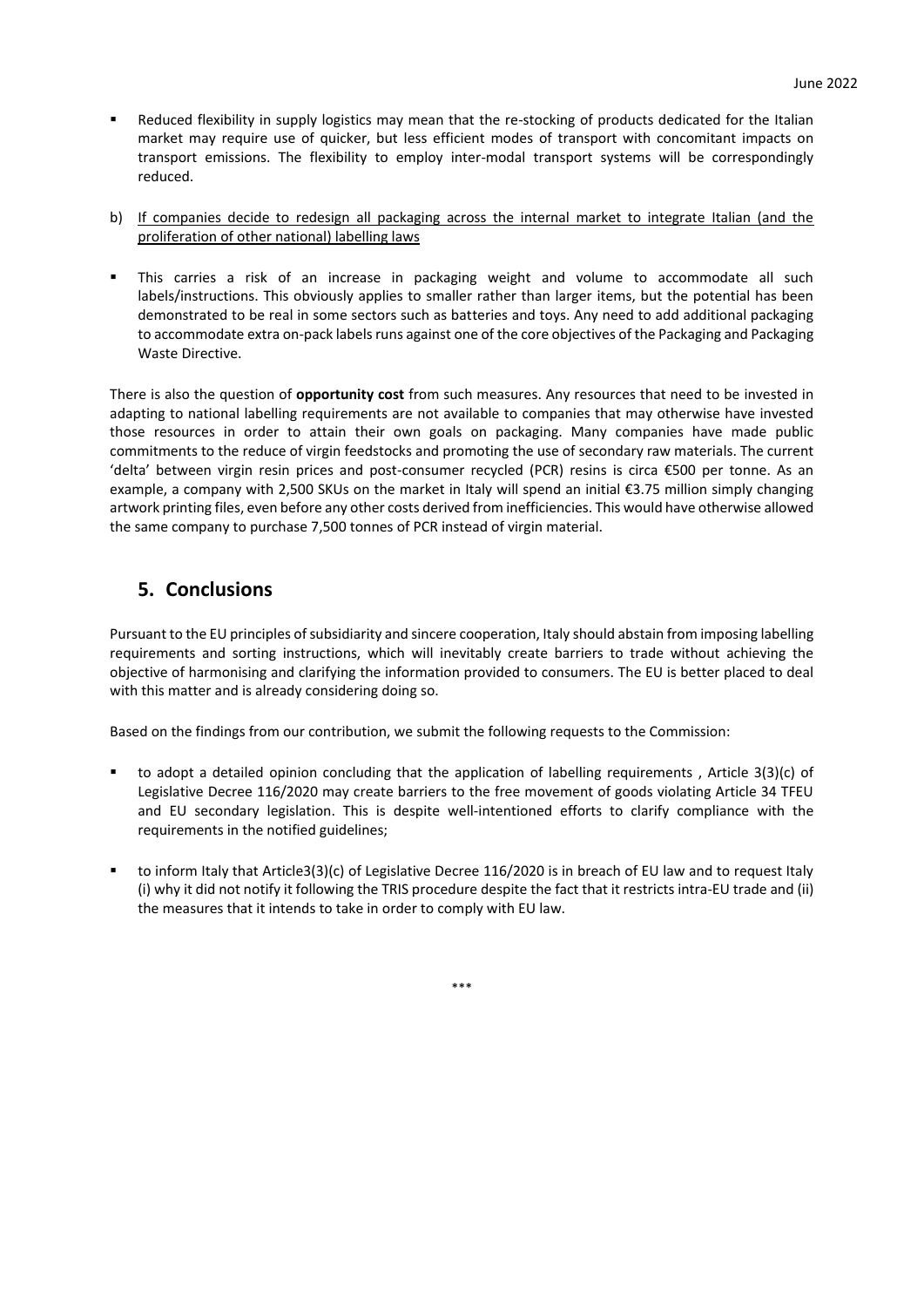## **Signatories**







A.I.S.E. – The International Association for Soaps, Detergents and Maintenance Products

APPLiA – Home Appliance Europe

CEFLEX – A Circular Economy for Flexible Packaging



ECMA - the European Carton Makers Association



EDRA - European DIY Retail Association





EFIC - European Furniture Industries Confederation

Elipso – French Plastic and Flexible Packaging Association









EUMEPS – The Association for European Manufacturers of Expanded Polystyrene

EuPC – European Plastics Converters

EUROMCONTACT – The Voice of the European Contact Lens and lens Care Industry

EUROPEN – The European Organization for Packaging and the Environment